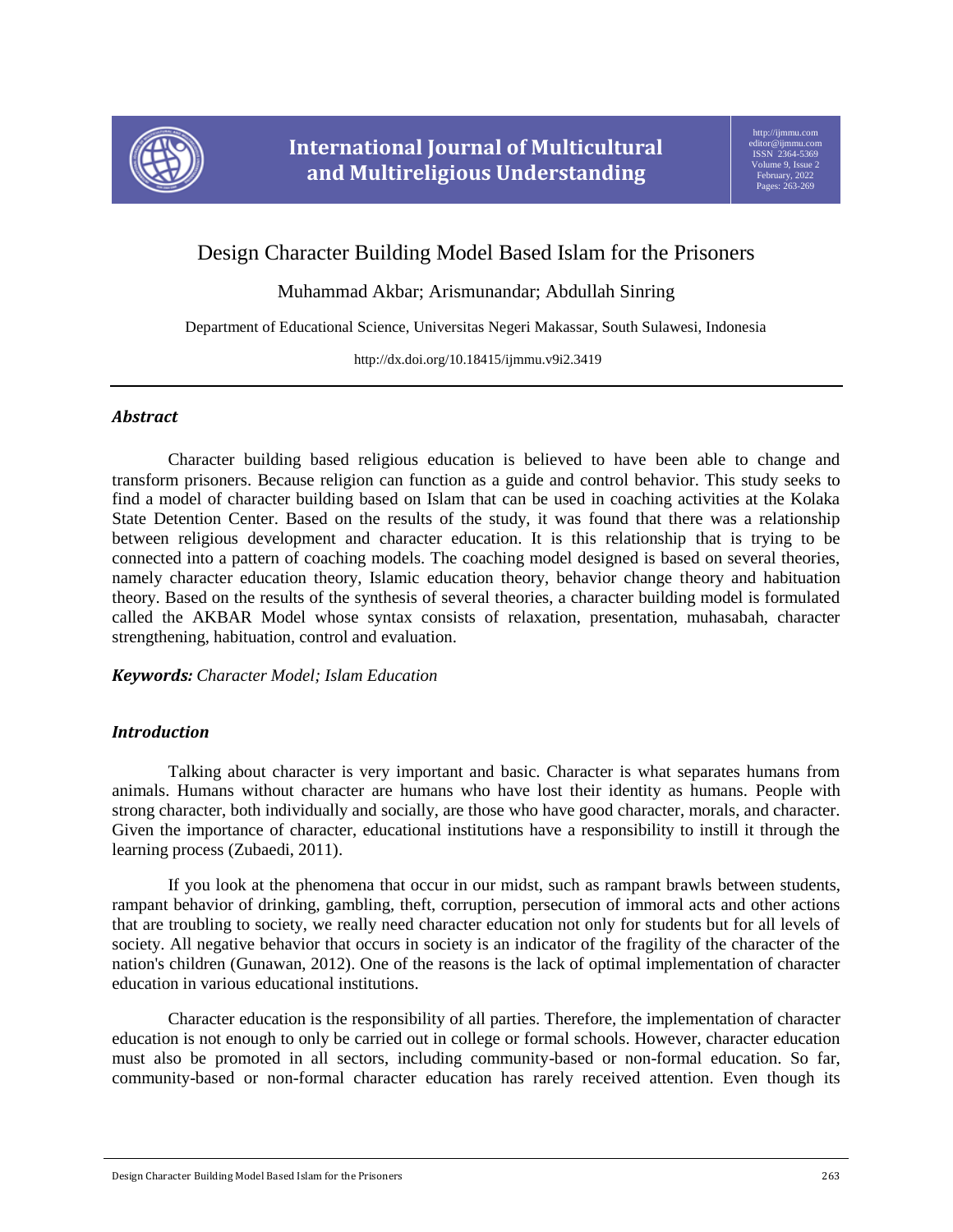existence is no less important than formal education in schools. One of them is character education for inmates or inmates in correctional institutions or detention centers.

Guidance in the detention center or prison itself is divided into two, namely personality development and independence development. Personality development in correctional institutions basically boils down to character building.(Khwela, 2014) In order to realize the goal of this development, it is the task of the detention center to try to organize activities that can make the prisoners aware of their actions and they do not repeat their actions so that when they get out of prison, they can be accepted by the community.

If we look at the implementation of personality development (character) inmates in various detention centers or prisons, they have a similar pattern, namely using a spiritual approach. Such as the model of character building based on religious therapy in the Makassar Rutan (Muhammadong, 2018). ESQ training-based coaching model in Padang and Sleman prisons. Assemblies taklim-based personality development model (Susanti, 2017)

Some of the innovations above have the same mindset, namely that religious education is expected to be the main basis for character improvement for prisoners. Through this guidance, it is hoped that an inmate will be aware of his wrongdoing and not repeat his crime again, so that inmates can add to their religious insight, and apply it in life in the midst of society after the inmate is released from the Correctional Institution.

At the Kolaka Detention Center itself, efforts to develop the character of prisoners have not been carried out in a systematic format. Coaching activities are carried out in two forms, namely personality development through a spiritual approach. However, the weakness of the coaching currently underway is the absence of coaching guides and systematically prepared materials oriented towards improving attitudes and memorable learning methods. The coaching materials are handed over to the ustadz who come to foster so that there is the potential for a miss perception to occur between the coaching objectives that have been set by the detention center and the coaches who come from outside.

In addition, character education is also carried out through direct reprimand and a persuasive approach primarily to problems that often occur in prisons. Based on a preliminary study through interviews with the head of the detention center and prison officers for class II B Kolaka, it was found that there were still frequentthere are problems such as low levels of compliance in obeying the rules, low participation in activities organized by the detention center, lack of respect for officers; and the low spiritual attitude of prisoners in carrying out worship. For this reason, the head of the detention center and officers periodically control the inmates to prevent and improve the attitude of the prisoners.

To overcome this, formulating character building with religious education is believed to have been able to change and carry out transformations for prisoners.(Hayati, 2018) Because religion can function as a guide and control of behavior, attitudes and movements in life (Hidayatulloh et al., 2016). Several previous studies have shown evidence that there is a relationship between the level of religiosity with good behavior. The higher the level of religiosity, the lower the bad behavior(Anwar & Choeroni, 2019).Marfuah et al., (2015) revealed the results of his research related to the implementation of Islamic education programs in several prisons that had given a positive impression on religion, as well as the behavior of those who participated.

## *Research Methods*

The research that has been carried out uses the Research and Development method which is used to produce instructional and non-instructional products and new enhanced models (Richey, 2007). This research is to develop a model of religious development based on Islamic Religious Education for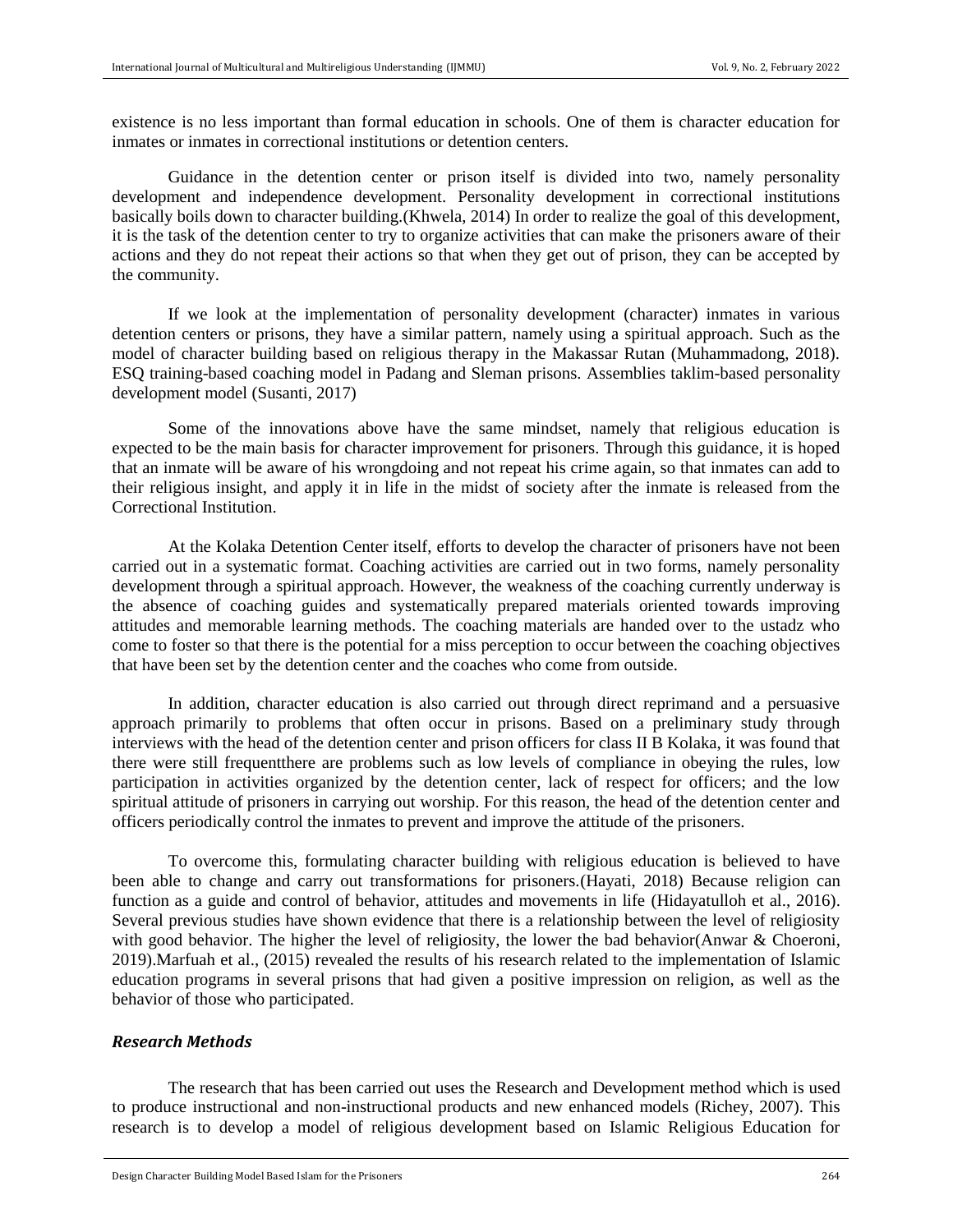prisoners. The developed model is based on the results of a literature review, a review of relevant previous research results, and an empirical study of the actual needs and conditions of prisoner development. The product specifications produced are in the form of model manuals and textbooks. This research uses development research steps by Borg and Gall. which is adapted and modified in a simpler way, namely the researcher simplifies it into five main steps.Emzir, 2013)which suggests limiting research to a small scale as long as it does not alter the substance. For this reason, researchers modify it to be simpler, namely 1) initial research or needs analysis 2) initial product design, 3) expert validation and revision, 4) field trials, 5) final product. This paper describes one of the stages of development, namely the initial product design.

## *Research Results and Discussion*

## *1. Research Results*

Regarding character education, there are several theories according to the author that can be used as a basic reference, namely Thomas Lickona's theory of character education, the theory of moral education in Islamic Religious Education, the theory of behavior change and the theory of habituation. From the formulation of these theories, a coaching steps are produced which are referred to as coaching models.

The model developed below is more accurately referred to as a coaching model, not a learning model. Because the activities designed by the author are activities that do not only occur in the teaching and learning process, but also occur outside the teaching and learning process. It is this unified coaching system that forms a coaching pattern which is referred to by the author as a character building model.

After reviewing several theories, a model of character education based on Islamic education was developed. The syntax of this model was developed referring to Thomas Lickona's theory of character education and the concept of moral education, habituation theory and behavior change theory. as well as the facts of the coaching that has been carried out by the Class II B Kolaka State Detention Center. The model development framework can be seen in the table below

| <b>Supporting Theory</b>                       | <b>Result of Theory Synthesis</b>     | <b>Syntax Formulas</b> |
|------------------------------------------------|---------------------------------------|------------------------|
| <b>Character Education Theory</b>              | Based on several supporting theories, |                        |
| In character education, (Lickona,<br>1996)     | it can be concluded that in an effort | Based on this, the     |
| emphasizes the importance<br>three<br>of       | to build character, there are several | syntax is              |
| components of good character, namely moral     | important points that must be made    | formulated as          |
| knowing, moral feeling and moral action.       | a. Character education must consist   | follows:               |
| <b>Islamic Education Concept</b>               | of three important parts, namely      |                        |
| According to Islamic education, the steps for  | moral knowing, moral feeling          | Stage 1                |
| the formation of morality go through several   | and moral action.                     | Relaxation             |
| stages, including the following:               | b. Changes in behavior change are     |                        |
| a. Purify yourself by repenting from sins      | result of the learning<br>the         | Stage 2                |
| b. Decorate yourself with good morals          | experience, the response is the       | Percentage             |
| c. Realizing a noble position by practicing    | result of the given stimulus.         |                        |
| worship (Hafid, 2018; Rahman et al.,           | c. Doing self-cleaning, that in order | Stage 3                |
| 2017)                                          | for a person to improve his           | Meditation             |
| <b>Behavior Change Theory</b>                  | attitude, he must realize that what   |                        |
| According to behavioristic theory, learning is | he did was a mistake. And stick       | <b>Stage 4</b>         |
| a change in behavior as a result of experience | the attitude that should be<br>f∩     | Character              |
| (Berliner, 1984) Learning is the result of the | done.                                 | Strengthening          |
| interaction between stimulus and response      | d. Trying to do positive things, that |                        |

## Table Rationale of Islamic-Based Character Education Model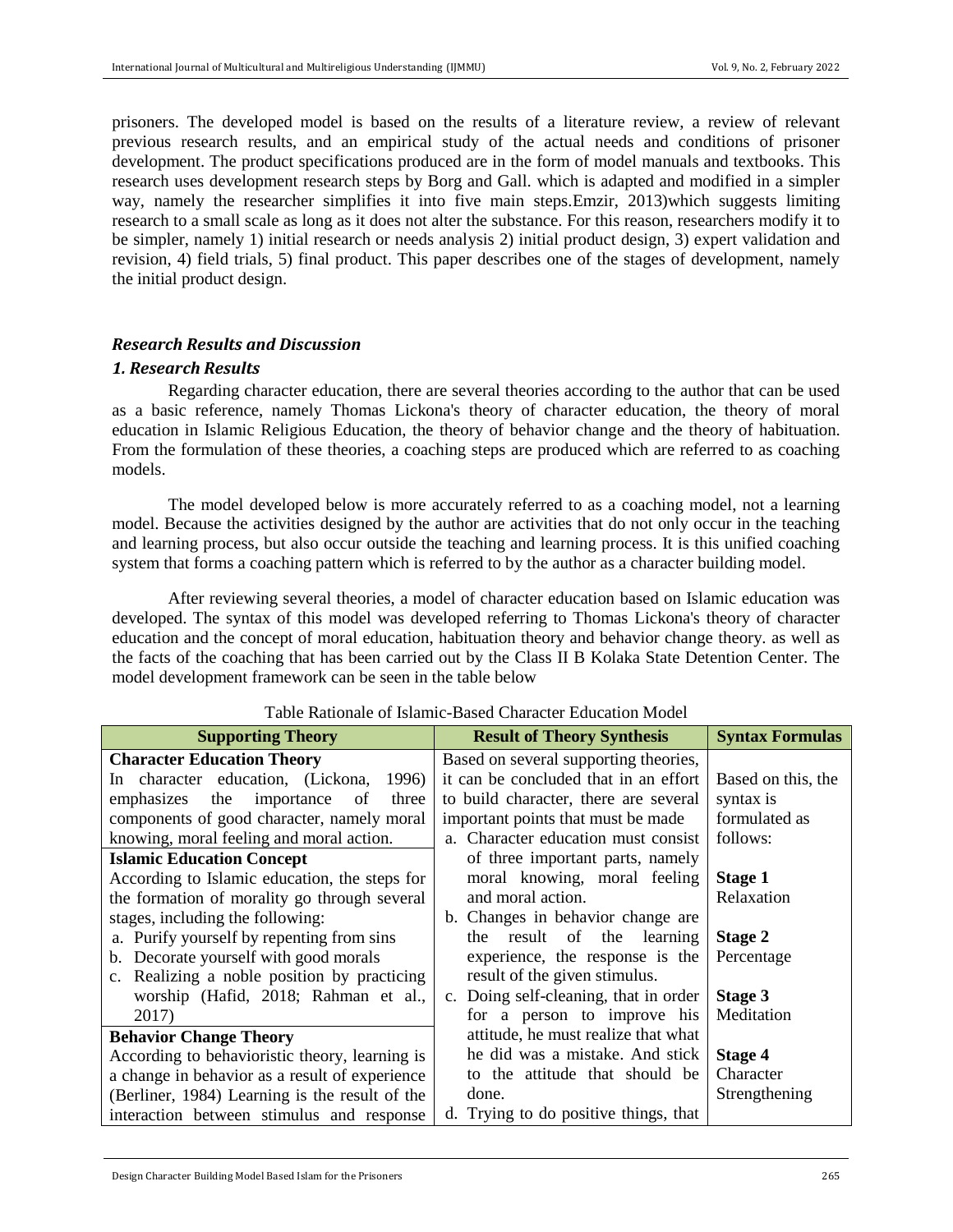| (Slavin, 2000).                              | good deeds are something that                             | Stage 5     |
|----------------------------------------------|-----------------------------------------------------------|-------------|
| <b>Habituation Theory</b>                    | must be done and get used to.                             | habituation |
| Habituation (conditioned) is a process of    | e. Carry out control that to ensure                       |             |
| forming attitudes and behaviors that are     | this activity takes place properly $\vert$ <b>Stage 6</b> |             |
| relatively permanent and automatic through a | and obtain optimal results, it is Control                 |             |
| learning process that is repeated.           | necessary to control the existing                         |             |
|                                              | activities                                                | Stage 7     |
|                                              |                                                           | Evaluation  |

Based on the results of the synthesis of several theories above, a formula related to the steps of character building based on Islamic education is obtained. These steps are relaxation, presentation, muhasabah, character strengthening, habituation, control, and evaluation. The syntax consists of two activity agendas, namely learning activities carried out in the classroom and habituation activities carried out outside the classroom. Which can be simplified into steps of teaching, self-cleaning, habituation, control and evaluation.

This model of character building based on Islamic education refers to the model made by Joyce and Weil which contains a framework consisting of components: syntax, social system, reaction principle and support system. (Joyce et al., 2013)These components are then combined with an input-processoutput system approach based on relevant supporting theories. In general, the framework can be schematized as follows:

| <b>Supporting Theory</b>                                                                                                     |                                                                                                                                                                                                                                                              | <b>Component Of Model</b>                                                                                                                                    |                                                                                                                                                                                  |
|------------------------------------------------------------------------------------------------------------------------------|--------------------------------------------------------------------------------------------------------------------------------------------------------------------------------------------------------------------------------------------------------------|--------------------------------------------------------------------------------------------------------------------------------------------------------------|----------------------------------------------------------------------------------------------------------------------------------------------------------------------------------|
| 1. Character<br><b>Education Theory</b><br>2. Islamic Education<br>Theory<br>3. Behaviour Theory<br>4. Habituation<br>Theory | <b>Social System</b><br>1. The instructor of<br>role<br>2. Interaction of the<br>prisoner<br>3. Situation in the<br>constuction<br><b>Reaction Principle</b><br>1. The role of<br>instructor rise<br>motivation<br>2. The instructor of<br>observes changing | <b>Sintaks</b><br>Step 1<br>Relaxation<br>Step 2<br>Presentation<br>Step 3<br>Muhasabah<br>Step 4<br><b>Character Strengthening</b><br>Step 5<br>Habituation | <b>Support Sytem</b><br>1. Model Book<br><b>Text Book</b><br>3. Character<br>Assesment<br><b>Instructional Impact</b><br>Religios Character,<br>Discipline $&$<br>Responsibility |
|                                                                                                                              | behavior<br>3. The Instructor help<br>to overcame<br>prisoner problem                                                                                                                                                                                        | Step 6<br>Control<br>Step 7<br>Evaluation                                                                                                                    | <b>Accompaniment Of</b><br>Impact<br>Knowledge Of Islam                                                                                                                          |

Design Of Character Building Model Based Islam for The Prisoner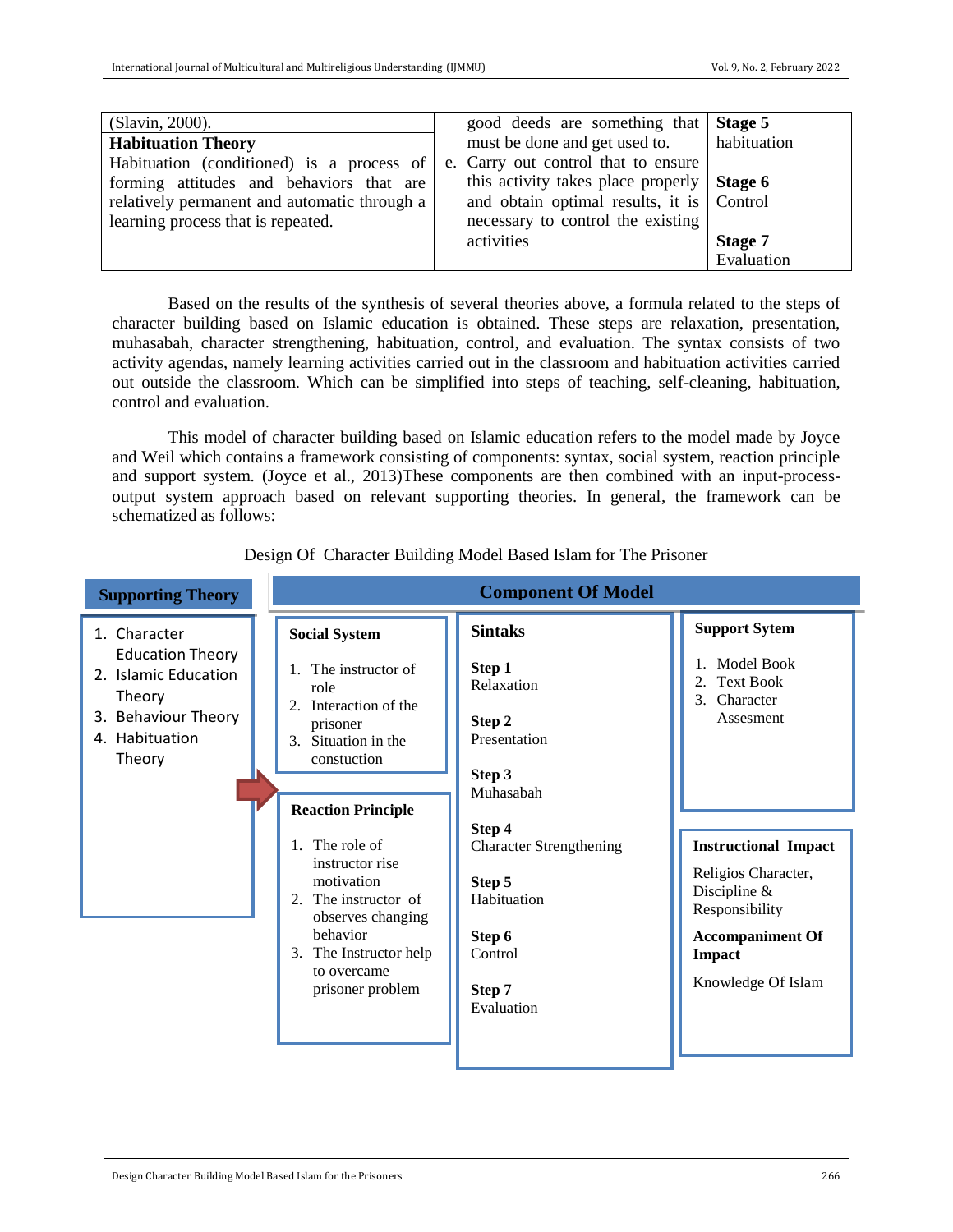#### *2. Discussion*

Character education can be understood as an effort to cultivate intelligence in thinking, appreciation in attitude, and experience in the form of behavior that is in accordance with the noble values that become his identity, manifested by interactions with His Lord, oneself, between others and the environment. Character can be formed if an action is repeated in a certain time scale until it becomes a habit (habits) (Lathifah & Rusli, 2019). These habits will become an inherent character. Mulyasa (2013) revealed that in general character education emphasizes example, creating an environment and habituation through various scientific tasks and conducive activities. Thus, what is seen, heard, felt and done by students will form character. In addition to making exemplary and habituation the main educational method, the creation of a climate and culture as well as a conducive environment is also very important and helps shape character.

Character can be formed if an action is often repeated in a certain time scale until it becomes a habit (habits). These habits will become an inherent character. In general, character education emphasizes exemplary, creating an environment and habituation through various scientific tasks and conducive activities(Haeruddin et al., 2019). The expected character output for character building of prisoners is more focused on improvement efforts (Isnarmi, 2019). Socially emotional prisoners are people who are in trouble with the law. They were put in detention because they had problems with their personalities. So that requires a special approach and serious efforts in conducting coaching. For this reason, a model of character building based on Islamic education is formulated which contains coaching steps that combine character education and an Islamic approach. This model is a bridge to improve character because religion is the basic foundation Comprehensively the syntax of the coaching model can be described in detail as follows.

a. Relaxation

Preliminary activities are intended to establish an atmosphere of intimacy with the prisoners. Familiarity is done to create an atmosphere of getting to know each other by getting acquainted or asking about daily activities. This strategy is not mandatory, because other strategies are very likely to be used as long as they are considered capable of achieving the objectives of the approach stage. At this stage, the coach can start by providing motivation related to the spirit of living a life that is based on reference sources for Islamic teachings.

## b. Presentation

Presentation activities or material presentations are intended to increase Islamic knowledge and communication and empathy skills. Through the activity of delivering learning materials, it is expected to increase Islamic insight and empathy for others.

c. Muhasabah

The muhasabah activity is intended to make inmates realize and regret their past mistakes, and leave the bad deeds behind. The core activities are remembrance, muhasabah, and asking forgiveness from Allah.

#### d. Character Strengthening

Strengthening morals or attitudes is intended to establish new or emerging attitudes. This is done through inference, advice, commitment and prayer.

#### e. Habituation

To strengthen the character that appears during the taklim process, prisoners must be familiarized with a number of activities, including obeying the rules, respecting others, praying in congregation, running Friday prayers, reading yasin on Friday nights, getting used to dhikr after prayer, getting used to saying greetings. This activity is used as the agenda for the detention house and inmates are sought to follow it.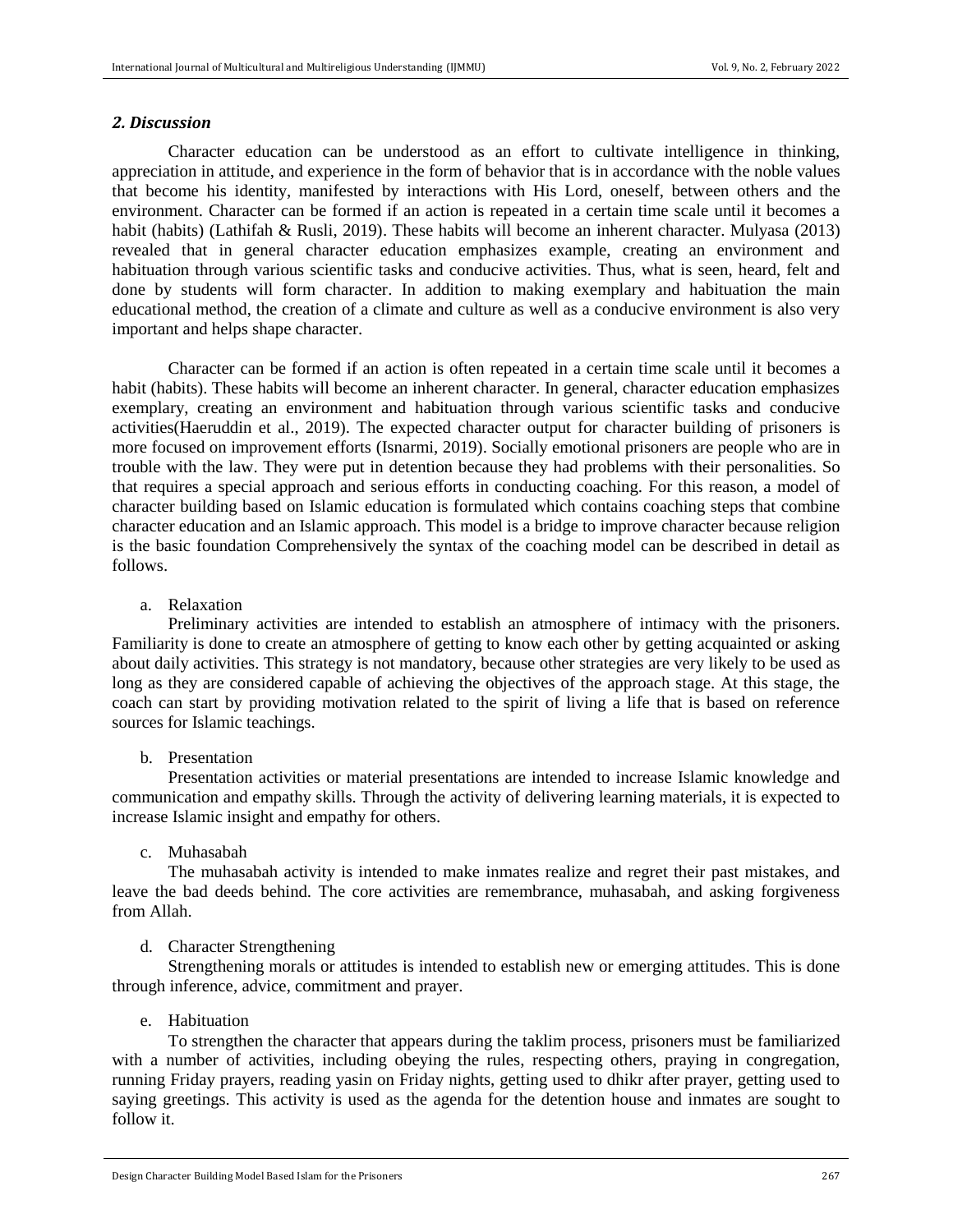## f. Control

Personal assistance activities to the object of guidance. This activity is intended to ensure that prisoners continue to worship, do not commit violations, and solve problems faced from heart to heart. dialogue regarding issues that need to be transformed while leading the coaching target towards a new mindset as desired by the coach. Inmates who do not follow well will be given punishment.

## g. Evaluation

Evaluation activities are carried out after the coaching cycle is carried out for one month or four meetings. Evaluation is intended to determine the extent of the changes experienced by prisoners after undergoing the coaching cycle.

## *Conclusion*

This model of character building based on Islamic education refers to the model made by Joyce and Weil which contains a framework consisting of components: syntax, social system, reaction principle and support system. These components are then combined with an input-process-output system approach based on relevant supporting theories. This model was later named by the author as the AKBAR Character Education Model. It is hoped that this model can improve the character of prisoners for the better.

# *Reference*

- Anwar, K., & Choeroni, C. (2019). Model of Character Education Development Based on Cultural Strengthening of Religious Schools at Sultan Agung 3 Islamic High School Semarang. Al-Fikri: Journal of Islamic Education Studies and Research, 2(2), 90–101.
- Berliner, G. (1984). Educational Psychology Third Edition. Toronto: Houghton Mifflin.
- Emzir. (2013). Qualitative Research Methods Data Analysis. Jakarta: Rajawali Press.
- Gunawan, H. (2012). Character building; Concept and Implementation. Bandung: Alphabeta.
- Haeruddin, H., Rama, B., & Naro, W. (2019). Implementation of Character Education in An-Nurîyah Bonto Cini' Islamic Boarding School, Jeneponto Regency, South Sulawesi Province. Journal of Islamic Religious Education Al-Thariqah, 4(1), 60–73.
- Hafid, UD (2018). The Concept of Islamic Perspective Character Education. Ta'dib: Journal of Islamic Education, 7(1), 93–98. Https://Doi.Org/10.29313/Tjpi.V7i1.3428
- Hayati, M. (2018). Religious Moral Development and Its Implications for Changes in Convict Behavior in the Melati Lp Block Class II A Mataram City. Ibtida'iy: Journal of PGMI Study Program, 4(1), 55- 67. DOI : 10.31764/ibtiday.v4i1.1060
- Hidayatulloh, A., Herman, H., & Setiawan, AI (2016). Guiding the Morals of Prisoners at the At-Taubah Islamic Boarding School, Cianjur Correctional Institution. Tadbir: Journal of Da'wah Management,  $1(1), 35-5.$
- Isnarmi, I. (2019). Moral and Spiritual Development for Inmates (Case Study in Class Iia Penitentiary, Pekanbaru). Islamika: Journal of Islamic Sciences, [SL], V. 19, N. 01, P. 1-7, Sep. 2019. ISSN 2502- 7565.

Joyce, B., Weil, M., & Calhoun, E. (2013). Yogyakarta: Student Library.

Khwela, MN (2014). A Need to Re-integrate Prisoners to the Community: A Case of Polokwane Medium B Prison, South Africa. Athens Journal of Social Sciences. Volume 1, Issue2-Page145-146. https://doi.org/10.30958/ ajss.1-2-5